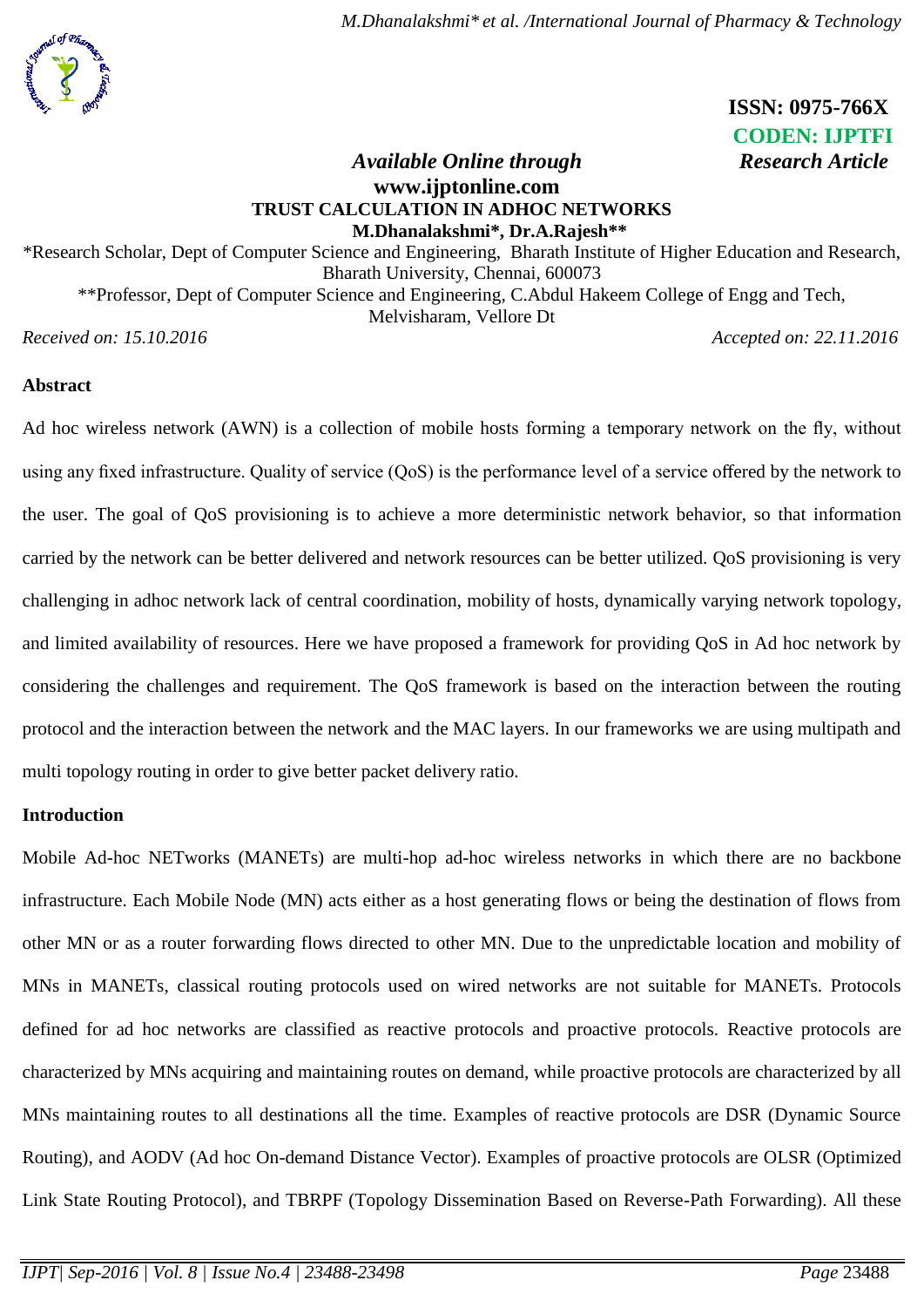*M.Dhanalakshmi\* et al. /International Journal of Pharmacy & Technology* protocols have been analyzed and compared in several papers. The main conclusion on these comparisons is that none of them is the best for all environments. Depending on several aspects such as mobility, load of the network, diameter of the network, etc, a protocol may behave better than another.

**Quality of Service Mobile in Ad-hoc NET works:** For obtaining QoS (Quality of Service) on a MANET, it is not sufficient to provide a basic routing functionality. Other aspects should also be taken into consideration such as bandwidth constraints due generally to a shared media, dynamic topology since MNs are mobile and the topology may change and power consumption due to limited batteries. For wired networks there are two approaches to obtain QoS: an over-provisioning and network traffic engineering. Over-provisioning consists of the network operator offering a huge amount of resources such that the network can accommodate all the demanding applications. Instead, network traffic engineering classifies ongoing connections and treats them according to a set of established rules. Two proposals belonging to this class has been done inside the IETF: Integrated Services (IntServ) and Differentiated Services (DiffServ). IntServ is a reservation-oriented method where users request for the QoS parameters they need. The Resource reSerVation Protocol (RSVP) has been proposed by IETF to setup resource reservations for IntServ. Opposite to IntServ, DiffServ is a reservation-less method. Using DiffServ, service providers offer a set of differentiated classes of QoS to their customers to support various types of applications. IPv4 TOS octet or the IPv6 Traffic Class octet is used to mark a packet to receive a particular QoS class.

### **Related works**

A number of research have been conducted on required QoS in internet and traditional wireless networks, but current results are not appropriate for MANETs and still quality of service for MANETs is an open problem. Suitable QoS for delivery of real-time communications such as audio/ video creates a number of different technical challenges. In this section, we review several QoS frameworks for MANETs that have been proposed in this area. A framework for QoS is described as a complete system that offers essential services to each user or application. In [15], a flexible QoS model for mobile ad-hoc networks (FQMM) is presented, which is a hybrid service model and based on IntServ and Diffserv model. FQMM combines the reservation procedure for high priority traffic with service differentiation for low-priority traffic. Thus, FQMM provides the ideal QoS for per flow and overcomes the scalability problem by classifying the low-priority traffic into service classes. This protocol addresses the basic problem appeared by QoS frameworks [16]. But it can not solve other problems such as, decision upon traffic classification, allotment of per flow or aggregated service for the given flow, amount of traffic belonging to per flow service, and scheduling or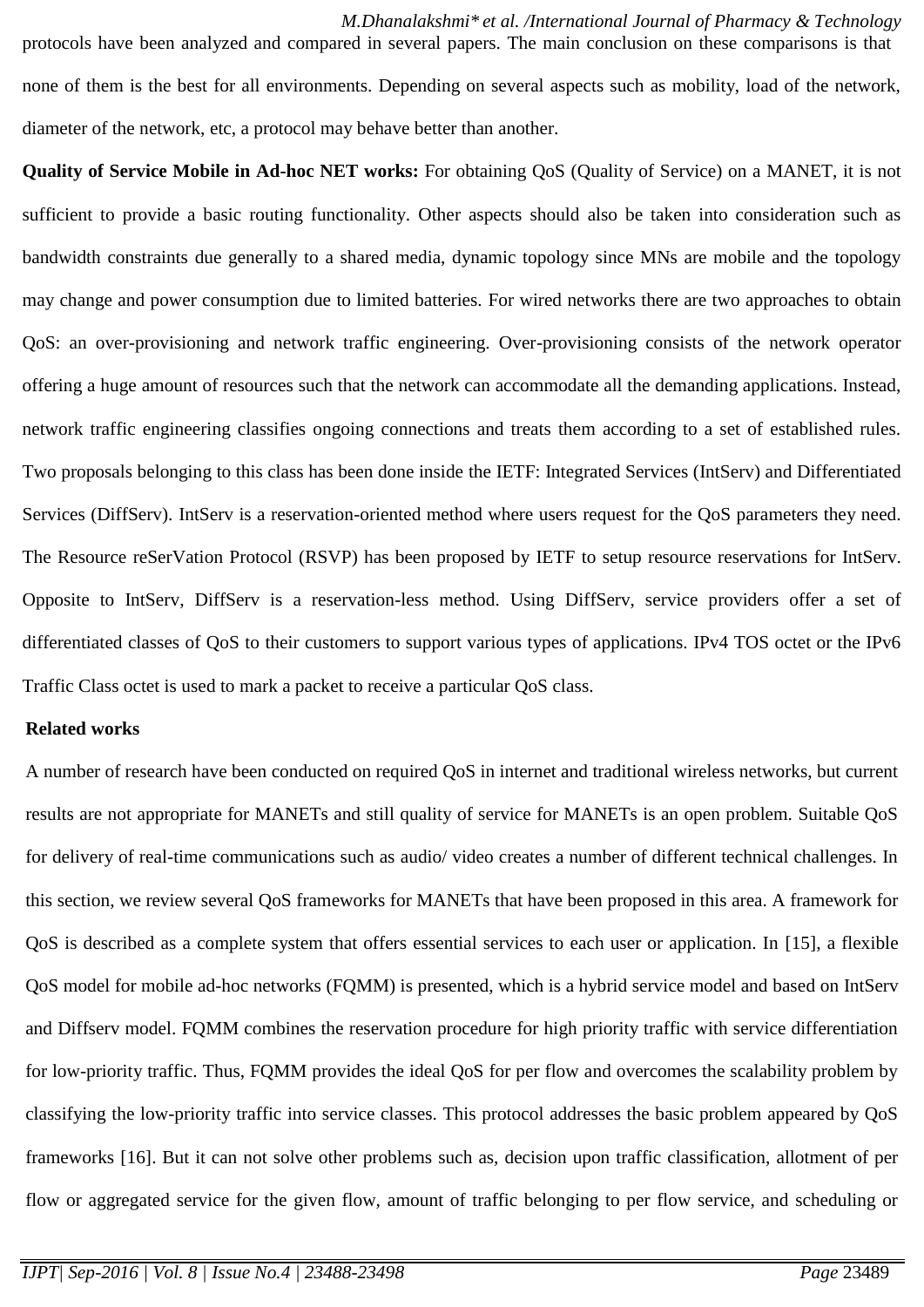#### *M.Dhanalakshmi\* et al. /International Journal of Pharmacy & Technology* forwarding of the traffic by the intermediate nodes. Reference [17] describes a packet scheduling approach for QoS

provisioning in multihop wireless networks. Besides the minimum throughput and delay bounds for each flow, the scheduling disciplines seek to achieve fair and maximum allocation of the shared wireless channel bandwidth. The coordination of the adaptation between the different layers of the network in order to solve the problems introduced by scarce and dynamic network resources is described in [18]. Mobiware effort has investigated the concept of QoS ranges, adaptively, and other mechanisms for providing QoS in wireless environment [19]. More recently, the INSIGNIA protocol combines the idea of QoS ranges with lightweight signaling carried in the data packet headers as an approach to providing QoS in a mobile ad hoc network [20]. This IP-based quality of service framework is designed to be lightweight and highly responsive to changes in the network. Adaptive services support applications that require only a minimum quantitative QoS guarantee (minimum bandwidth) called base quality of service[21]. INSIGNIA is an in-band signaling protocol, integrated with an ad-hoc routing protocol. An in-band signaling system supports fast flow reservation, restoration, and end-to-end adaptation based on the inherent flexibility, robustness and scalability found in IP networks. This soft state reservation scheme used in this framework guarantees that resources are quickly released at the time of path reconfiguration. Network feedback based on link and acceptable throughput measurements were made to support higher layer and soft quality of service. However, these schemes do not consider the inherent characteristics (changing network topology, limited resource availability, and error-prone shared radio channel) of MANETs and drawbacks of integrated services and differentiated services [22]. Therefore, for supporting a combination of real-time (voice or video) and non-real-time services (data or FTP), an accurate model has to be designed to investigate its applicability within the MANETs.

### **Identifying problems and solutions**

In general, the application of MANETs was first proposed for military battlefield and disaster recovery. However, as a result of evolution in multimedia technology and the commercial interest of companies, quality of service in mobile ad-hoc networks has become an area of interest. Because of various requirements of different applications, the services required and the QoS parameters will change for each application. Therefore, quality of service is identified as a set of measurable pre-specified service requirements such as delay, bandwidth, probability of packet loss, and delay variance (jitter) which a network needs to make them available for the end users while transporting a packet stream from a source to its destination. Real time applications need mechanisms that guarantee restricted delay and delay jitter. For instance, the most important delays that affect the end to end delay in packet delivery from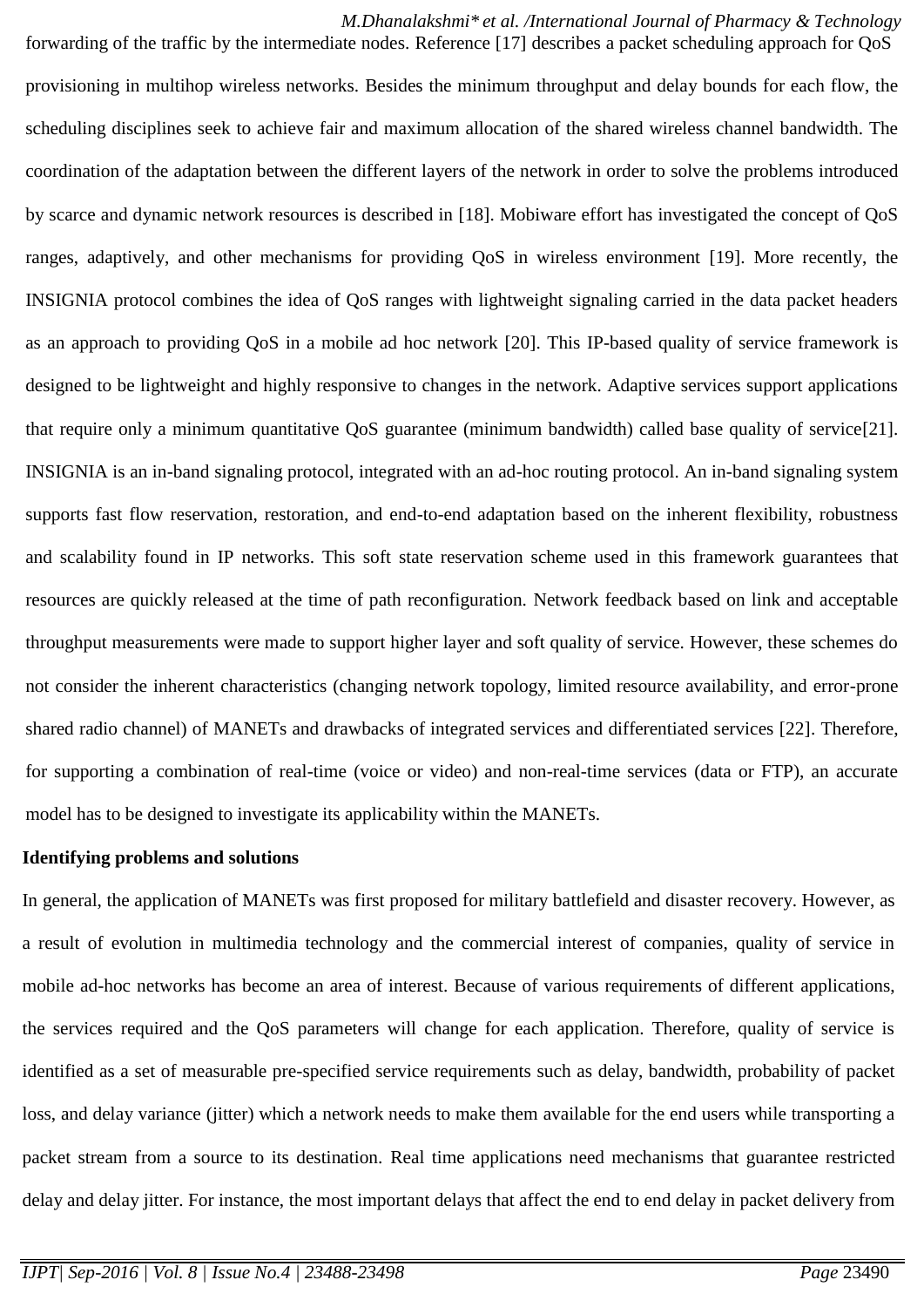*M.Dhanalakshmi\* et al. /International Journal of Pharmacy & Technology* one node to another node are: the queuing delay at the source and intermediate nodes, the processing time at the intermediate nodes, the transmission delay, and the propagation duration over multiple hops from the source node to the destination node. Generally in wired networks, QoS parameters are characterized by the requirements of multimedia traffic. But in ad-hoc networks QoS requires new constraints due to highly dynamic network topology and traffic load conditions, time-variant QoS parameters like throughput, latency, low communication bandwidth, limited processing and power capacity than wire-based network.

Moreover, QoS in ad-hoc networks relates not only to the available resources in the network but also to the mobility speed of these resources. This is because mobility of nodes in ad-hoc networks may cause link failures and broken paths. In order to continue a communication therefore, it requires finding a new path. However, delay will occur for establishing a new path, also some of the packets may get lost. In mobile ad-hoc networks, mobile computation devices are usually battery powered. A limited energy budget constraints the computation and communication capacity of each device. Energy resources and computation workloads have different distributions within the network. The main reasons for energy management in ad-hoc networks are limited energy reserve, difficulties in replacing the batteries, lack of central coordination, constrains on the battery source, and selection of optimal transmission power. The hidden terminal problem is inherent mobile ad-hoc networks. This may happen when packets originating from two or more sender nodes which are not within the direct transmission range of each other, crash at a general receiver node. Thus, it requires the retransmission of the packets that may not be adequate for flows. Security issue is an important factor in providing QoS in mobile ad-hoc networks. Communications in wireless environment are not secure due to the broadcasting behaviour of this type of network. Generally, MANETs have fewer resources than fixed networks and they are more influenced by the resource constraints of the nodes. Therefore, it is hard for these networks to support different applications with appropriate QoS requirements.

The other important problems in MANETs when providing QoS are routing, maintenance and variable resource problems

- 1. Routing problem: It explains how to find a loop-free from the source to the destination in the network that can be able to support a requested level of QoS. Route selection strategies can be based on the power aware, level of the signal strength, link stability, and the shortest path.
- 2. Maintenance problem: It describes how to make sure that, when network topology changes, new routes that can support existing QoS obligations are available, or can be quickly found.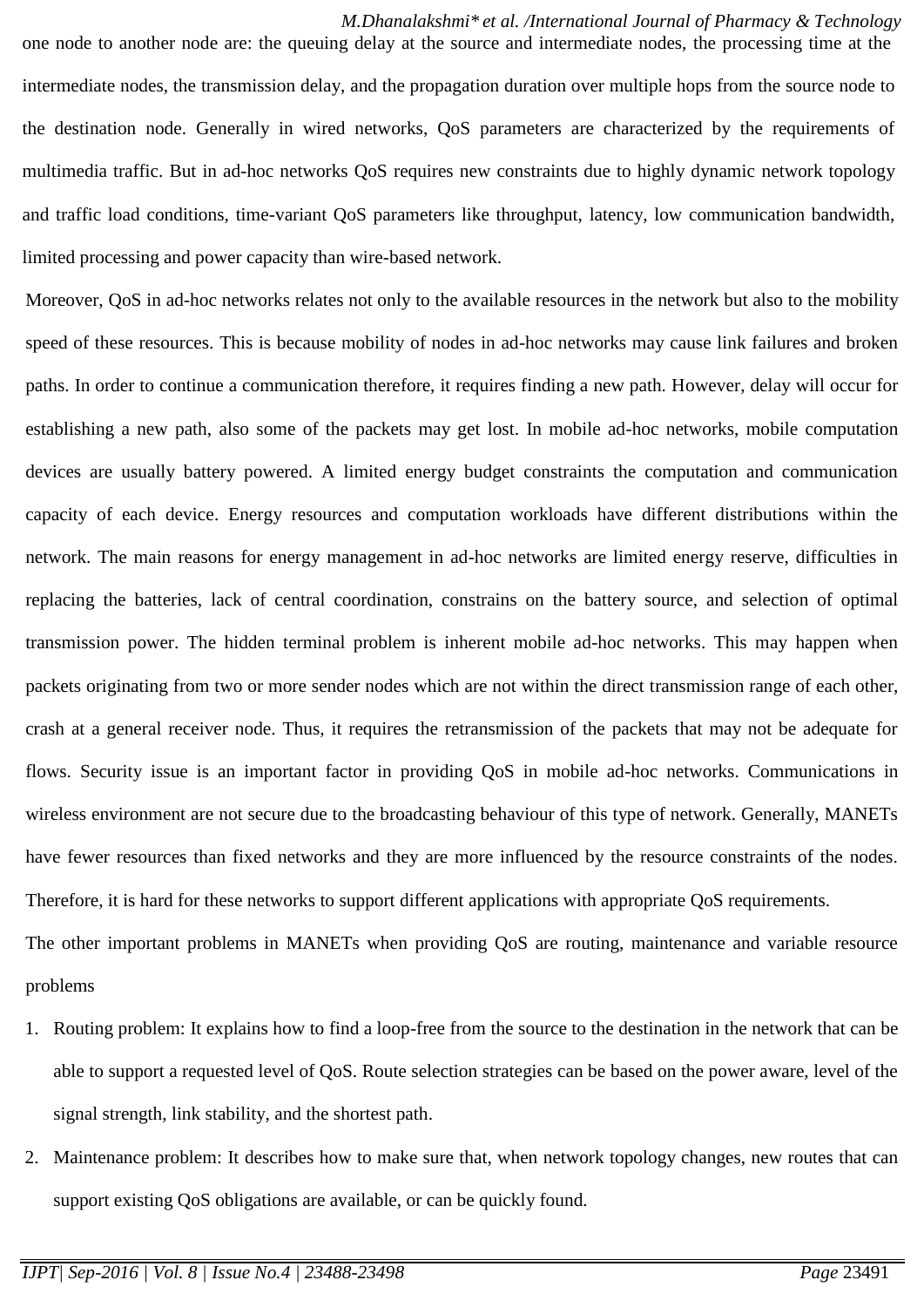- *M.Dhanalakshmi\* et al. /International Journal of Pharmacy & Technology* 3. Variable resource problem: It addresses how to react to changes in available resources,
- either as the result of a route change, or as the result of changes in link characteristics within a given route. Based on the interaction between the routing protocol and the QoS provisioning mechanism, QoS approaches can be divided into Coupled and Decoupled.
- 1. In Coupled QoS the routing protocol and the QoS provisioning mechanism directly interact with each other for delivering the required QoS.
- 2. In Decoupled QoS the QoS provisioning mechanism does not depend on any specific routing protocol with the intention of having required QoS.

In addition, QoS approaches can be categorized as independent and dependent based on the interaction between the routing protocol and the MAC protocol. In independent QoS, the network layer is not dependent on the MAC layer QoS provisioning. While for dependent QoS, it requires the MAC layer to support the routing protocol for QoS provisioning. QoS approaches based on the routing information update mechanism can be classified as table-driven, on-demand, and hybrid.

- 1. Table-driven (Pro-Active), each node in the network holds a routing table which can support the forwarding packets. The routing tables are called periodically or event-driven and it will be only updated if any change happens in the network. The main disadvantages of table-driven QoS are bandwidth consumption in transmitting routing tables and also saving the table of the routes that are not used in.
- 2. On-demand (Reactive), there is no any routing table at nodes; thus, the source node has to discover the route by flooding the network with route request packet. In this technique, routes are calculated when they are needed. The main disadvantages of the on-demand approach are delay when the source node trying to find a route and also excessive flooding can be led to the network clogging.
- 3. Hybrid (Pro-Active/ Reactive), which integrates attributes of the two above approaches. The disadvantage of the hybrid technique depends on the number of active nodes in the network.

# **QoS Routing in Mobile ad hoc NET works**

QoS routing is an essential part of the QoS architecture. Before any connections can be made or any resources reserved, a feasible path between a source-destination pair must be established. QoS routing is a routing mechanism under which paths for flows are determined on the basis of some knowledge of resource availability in the network as well as the QoS requirements of the flows or connections [14]. The objectives of QoS routing are threefold: (1) if one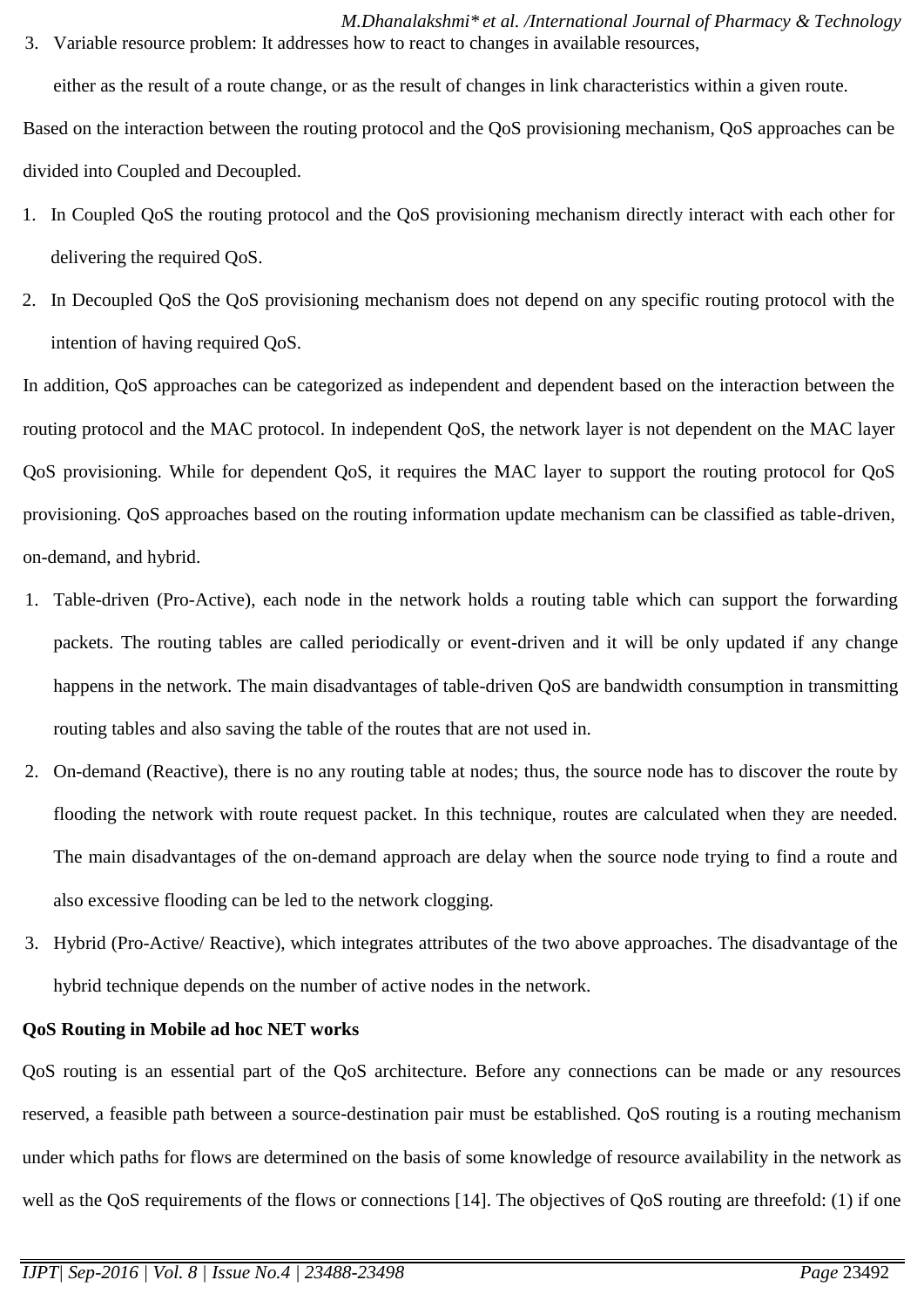*M.Dhanalakshmi\* et al. /International Journal of Pharmacy & Technology* exists, find a feasible path between a source-destination pair (i.e. a path that has sufficient avail-able resources capable of satisfying the QoS require-ments), (2) optimize the use of network throughput and network resources and (3) Adapt to network con-gestion, providing smooth performance degradation to lower-priority traffic. It is important to note that QoS routing and resource reservation (discussed in the Section 4) are separate issues. The QoS routing protocol tries to find a path that has a good chance of meeting the QoS requirements [14]. Designers of QoS routing algorithms for ad hoc networks must consider several design issues: (1)metric selection, (2) QoS state propagation and maintenance and (3) scalability. The QoS routing protocol must also deal with imprecise state information due to node (router) movement and topology changes. Furthermore, a QoS routing scheme for ad hoc networks must balance efficiency and adaptivity, while maintaining low-control-overhead.

### **A Core-Extraction Distributed ad hoc Routing Algorithm**

The Core-Extraction Distributed ad hoc Routing Algorithm (CEDAR) [1] has been proposed as a QoS routing algorithm for small to medium size mobile ad hoc networks, consisting of tens to hundreds of nodes. CEDAR includes three key components: (1) core extraction, (2) link state propagation and (3) route computation. CEDAR proposes the use of core-based routing mechanisms for two primary reasons. First, because of the bandwidth and power constraints, reducing the number of nodes participating in route maintenance (i.e. state propagation and path restoration) is expected to increase network performance and increase network scalability. Second, because of the hidden terminal and exposed terminal problems, local broadcast may be highly unreliable in mobile ad hoc networks. Using only a subset of nodes should reduce the negative effects of local broadcast. Core extraction. The core of the network is extracted by approximating a minimum dominating set (MDS) of the ad hoc network using only local computation and local state information. The MDS is the minimum subset of nodes, such that every node in the network is in the MDS (i.e. is a core node) or is a neighbor of a node in the MDS. Each node in the core then establishes a unicast virtual link with other core nodes a distance of three or less away from it in the ad hoc network. Each node that is not in the core chooses a core neighbor as its dominator. The core nodes are responsible for collecting local topology information and performing routing on behalf of the nodes in their respective domain (or immediate neighborhood). Typically, routing proto-cols in ad hoc networks use a broadcast approach to determine routes by using a flooding-based algorithm. The flooding of route request (RREQ), how-ever, has been shown to be very unreliable because of the hidden and exposed terminal problems [8, 22]. To help reduce the effects of these problems, CEDAR uses a unicast mechanism, the core broad-cast, in which a core node tunnels the route request to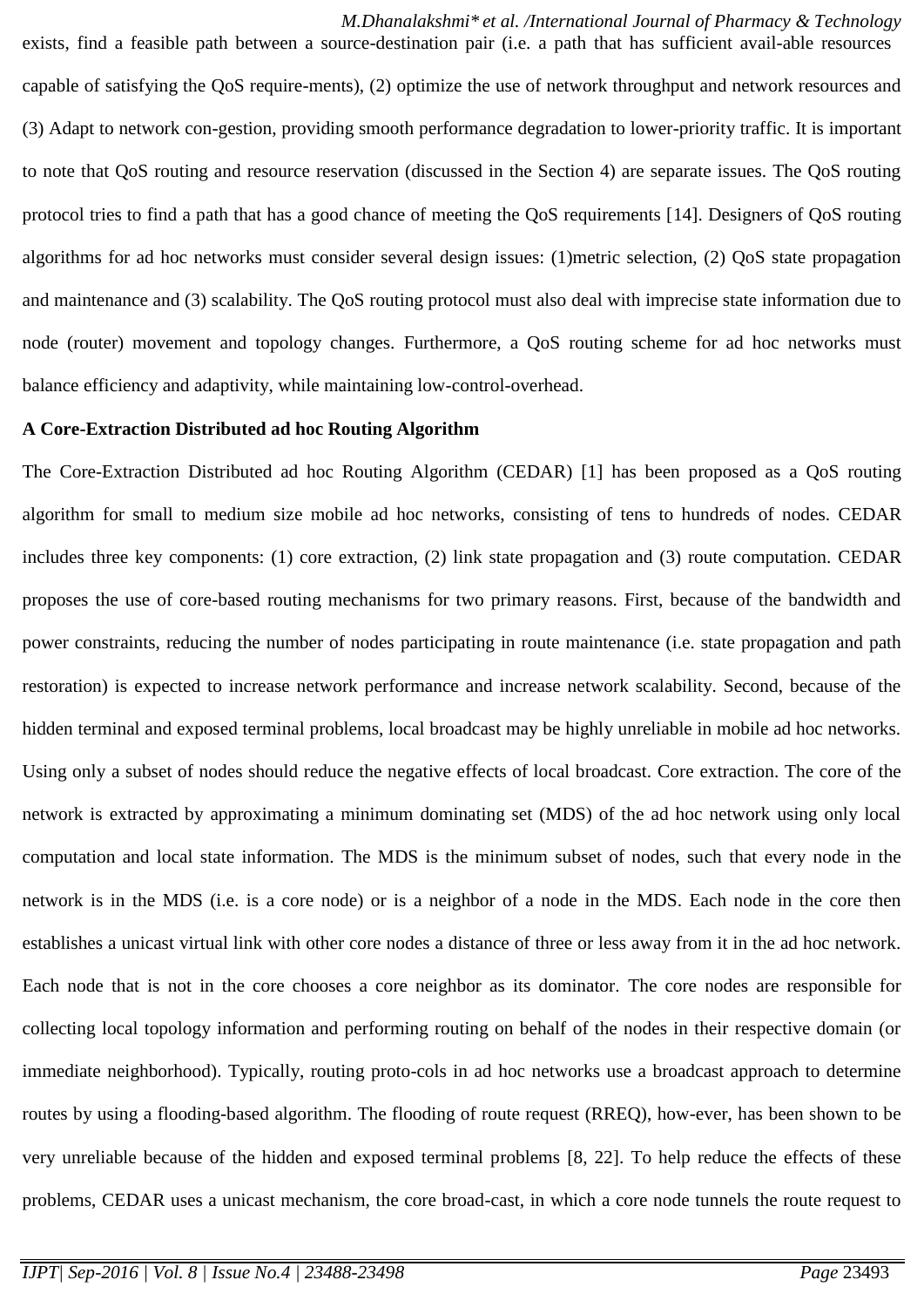*M.Dhanalakshmi\* et al. /International Journal of Pharmacy & Technology* each of its core neighbors. CEDAR uses the core broadcast mechanism to find a route from the dominator of the source to the dominator of the destination. Link state propagation. QoS routing in CEDAR is achieved by propagating the bandwidth availability information of stable links in the core subgraph. When a link, (a,b), experiences a significant change (i.e. changes by some threshold value) in available bandwidth, a and b must inform their respective dominators. The dominators are responsible for propagating state information via slow-moving increase waves and fast-moving decrease waves (i.e. messages) to all other core nodes via the core broadcast mechanism. The basic philosophy is that the information about stable links with large available bandwidths can be made known to nodes far away in the network, while information about dynamic links or low bandwidth links should remain local.

Route computation. CEDAR is an on-demand source routing algorithm and has three key phases. The first phase consists of locating the destination node and establishing a core path to the destination. The second phase consists of finding a stable route using the core path, established in phase one, as a directional guide. Using only local information about each stable link, CEDAR iteratively tries to find a par-tial route from the source to the domain of the furthest possible intermediate node in the core path, which can satisfy the requested bandwidth. Eventually, either the shortest widest admissible route will be established or a failure is reported. The final phase involves two cooperative mechanisms that dynamically restores or re-computes the QoS-based route upon link failures or topology changes in the network. Upon the failure of a link, CEDAR initially attempts to re compute an admissible route at the point of failure. As a long-term solution, source-initiated re computation is used.

### **Ticket-Based Probing**

A distributed (i.e. hop-by-hop) multi path QoS rout-ing scheme for ad hoc networks called ticket-based probing is proposed in [9]. Imprecise state information can be tolerated and multiple paths are searched simultaneously to find the most feasible path. Similar to CEDAR, ticket-based probing does not use a flooding-based route discovery technique. Instead of randomly selecting the many potential routes to search for an admissible route, ticket-based prob-ing attempts to search only the best possible routes. Ticket-based probing is proposed as a general QoS routing approach for MANETs and can handle different QoS constraints (i.e. bandwidth, delay, packet loss and jitter). Ticket-based QoS routing solutions for the bandwidth and delay-constrained routing problems were presented in [9]. In this paper, we present only the general ticket-based probing scheme. The basic goal of the ticket-based probing scheme is to utilize tickets to limit the number of paths searched during route discovery. A ticket is the per-mission to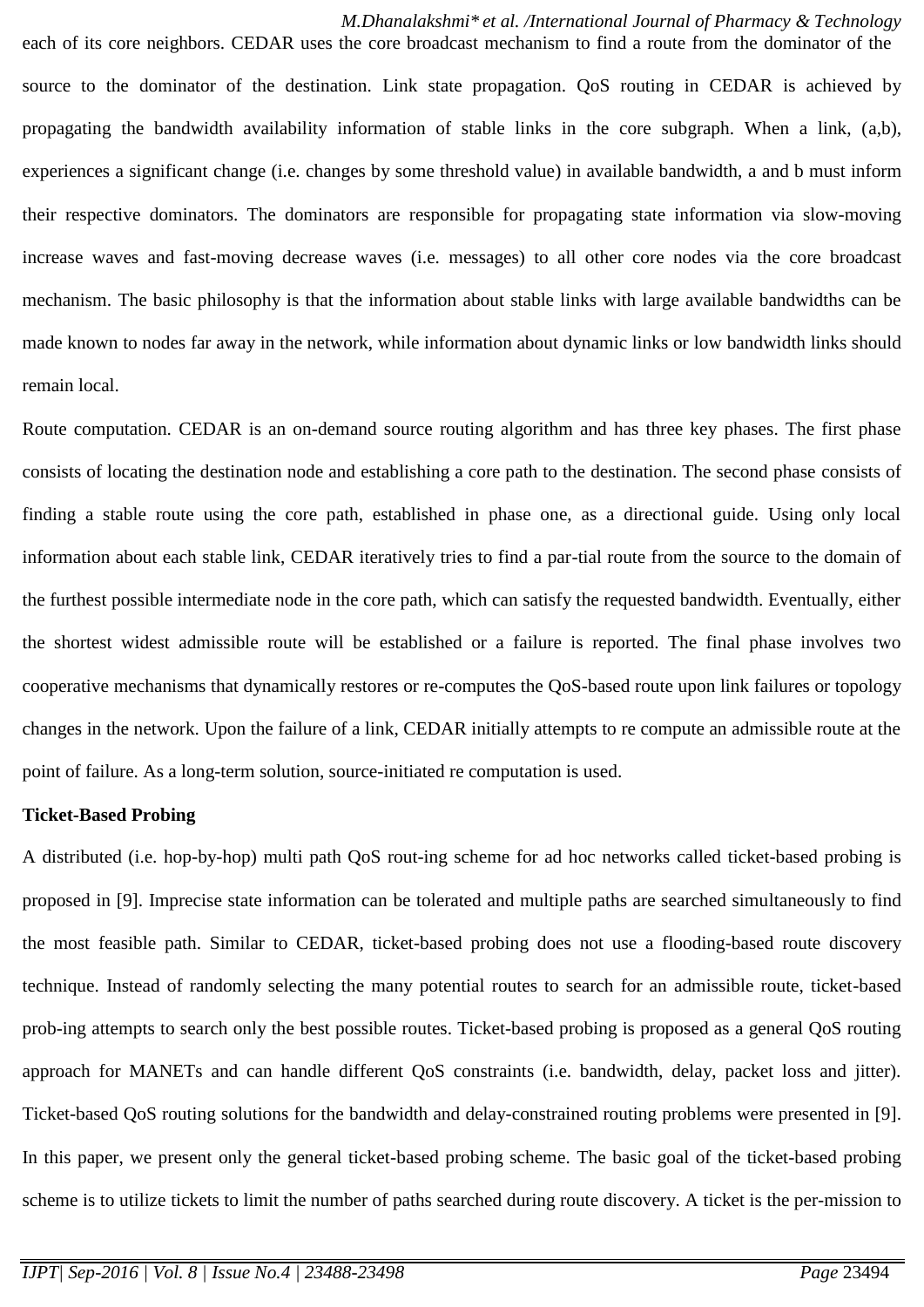*M.Dhanalakshmi\* et al. /International Journal of Pharmacy & Technology* search a single path. When a source wishes to discover an admissible route to a destination, it issues a probe

(routing message) to the destination. A probe is required to carry at least one ticket, but may consist of more (i.e. connection request with tighter requirements are issued more tickets). At an intermediate node, a probe with more than one ticket is allowed to split into multiple ones, each search-ing a different downstream sub-path. Hence, when an intermediate node receives a probe, it decides, on the basis of its available state information, whether the received probe should be split and to which neighbors the probe(s) should be forwarded. In the case of route failures, ticketbased probing utilizes three mechanisms: path re routing, three-level path redundancy and path repairing. Re routing requires that the source node be informed of a path failure. After which, the source initiates the ticket-based algorithm to locate another admissible route. The path redundancy scheme establishes multiple routes for the same connection. For the highest level of redundancy, resources are reserved along multiple paths and every packet is routed along each path. In the second level of redundancy, resources are reserved along multiple paths; however, only one is used as the primary path while the others serve as backup. In the third level of redundancy, multiple paths are selected, but resources are only reserved on the primary path. The path-repairing mechanism tries avoid the cost of re routing by attempting to repair the route at the point of failure.

### **Bandwidth Routing**

A novel QoS routing protocol for QoS support in mobile ad hoc networks is proposed [3] and is based on the destination sequenced distance vector (DSDV) routing scheme [6]. The routing protocol provides QoS support via separate end-to-end band-width calculation and allocation mechanisms, thus called bandwidth routing. The proposed bandwidth routing scheme depends on the use of a CDMA [7] over TDMA [7] medium access scheme in which the wireless channel is time-slotted, the transmission scale is organized as frames (each containing a fixed number of time slots) and a global clock or time-synchronization mechanism is utilized. That is, the entire network is synchronized on a frame and slot basis. The path bandwidth between a source and destination is defined as the number of free or available time slots between them. Bandwidth calculation requires knowledge of the available bandwidth on each link along the path as well as resolving the scheduling of free slots. This problem is NP-complete and thus, requires a heuristic approach. See [3] for details of the bandwidth calculation and slot-assignment algorithms. To support fast rerouting during path failures (e.g. a topological change), the bandwidth routing protocol maintains secondary paths. When the primary path fails, the secondary route is used (i.e. becomes the primary route) and another secondary is discovered.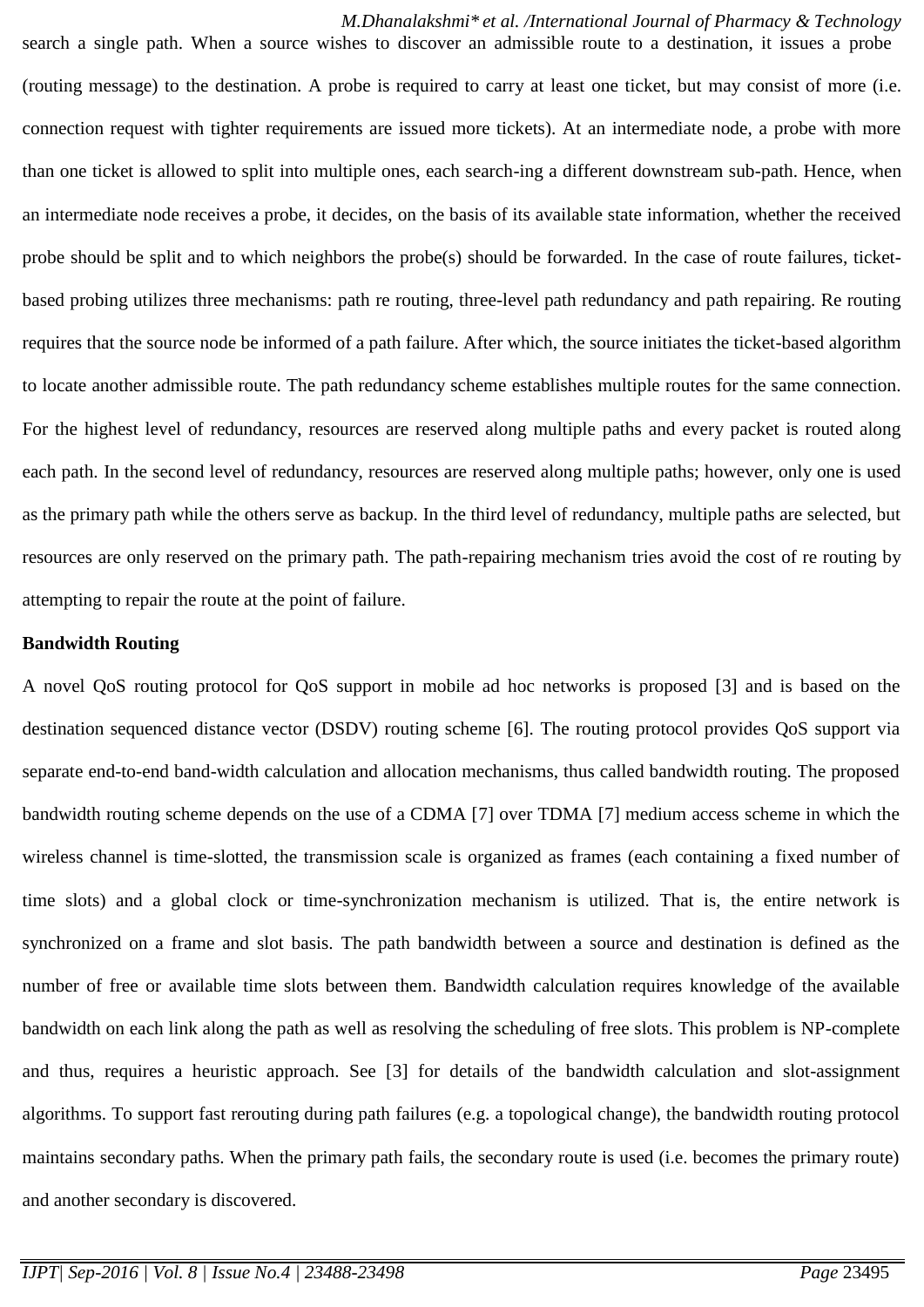#### **Quality of Service over AODV**

The ad hoc On-Demand Distance Vector Routing Protocol (AODV) [8] has been proposed for best-effort routing in mobile ad hoc networks. When a route to a new destination is needed, the node broadcasts a RREQ packet to find a route to the destination. Each node that participates in the route-acquisition process places in its routing table the reverse route to the source-node. A Route Reply (RREP) packet, which contains the number of hops required to reach the destination node, D, and the most recently seen sequence number for the node D, can be created whenever the RREQ reaches either the destination node, or an intermediate mode with an valid route to the destination.

To provide QoS support, a minimal set of QoS extensions has been specified for the RREQ and RREP messages [4]. Specifically, a mobile host may specify one of two services: A Maximum Delay and Minimum Bandwidth. Before a node can rebroadcast a RREQ or unicast a RREP to the source, it must be capable of meeting the QoS constraints. Upon detecting that the requested QoS can no longer be maintained, a node must send an Internet control message protocol (ICMP) QoS LOST message back to the source. The specific extensions for the routing table and control packets (e.g. RREQ and RREP messages) are outlined in [4].

### **Conclusions**

Multi-hop mobile radio network, also called mobile ad-hoc network is created by a set of mobile nodes on a shared wireless channel. This network is adaptable to the highly dynamic topology resulted from the mobility of network nodes and changing propagation conditions. MANETs are expected to have a significant place in the development of wireless communication systems. Such networks are attractive because they can be rapidly deployed anywhere and anytime without the existence of fixed base stations and system administrators. Hence, mobile ad-hoc networks must be able to provide the required quality of service for the delivery of real-time communications such as audio and video that poses a number of different technical challenges and new definitions. Many ideas regarding QoS inherited from the wire-based networks can be used for MANETs if we consider various constraints due to the dynamic nature, bandwidth restriction, the limited processing, and capabilities of mobile nodes. Thus, for providing efficient quality of service in mobile ad-hoc networks, there is a solid need to create new architectures and services for routine network controls.

# **References**

1.Sinha P, Sivakumar R, Bharghavan V. CEDAR: a core-extraction distributed ad hoc routing algorithm. In IEEE Infocom'99, New York, March 1999.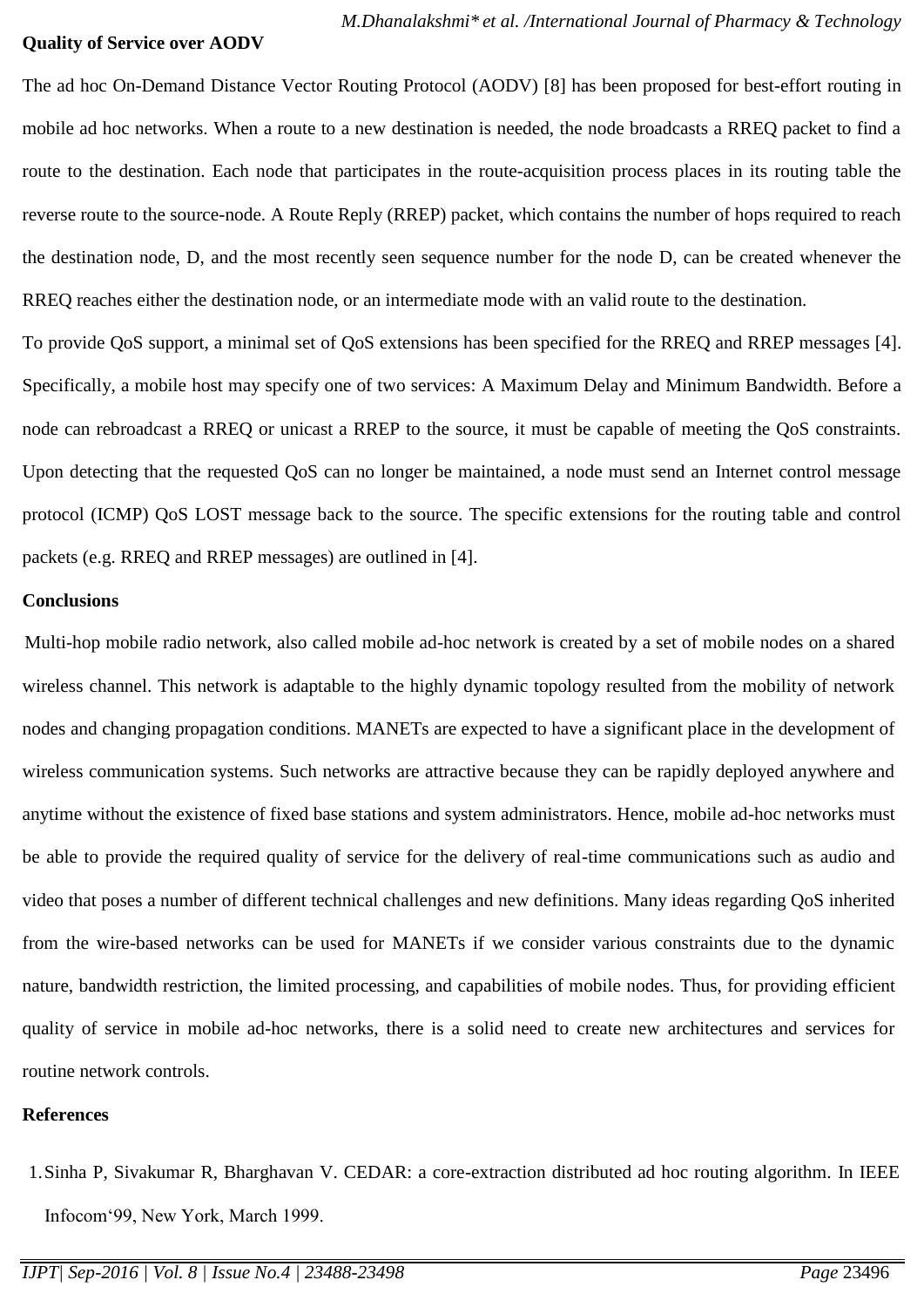- *M.Dhanalakshmi\* et al. /International Journal of Pharmacy & Technology* 2.Chen S, Nahrstedt K. Distributed quality-of-service routing in ad hoc networks. IEEE Journal on Selected Areas in Communication Special Issue on Ad hoc Networks, 1999; **17**(8): 1488– 1505.
- 3. Lin CR, Liu J-S. QoS routing in ad hoc wireless networks. IEEE JSAC 1999; **17**(8): 1426– 38.
- 4. Perkins C, Royer E, Das SR. Quality of Service for Ad Hoc On-Demand Distance Vector (AODV) Routing. Internet-Draft, July 2000.
- 5. Tanenbaum AS. Computer Networks. 3rd edition. Prentice Hall: Upper Saddle River, New Jersey, 1996.
- 6. Perkins CR, Bhagwat P. Highly dynamic destination sequenced distance vector routing (DSDV) for mobile computers. In ACM SIGCOMM, October 1994; pp. 234–244.
- 7. Kurose JF, Ross KW. Computer Networking: A Top-down Approach Featuring the Internet. Addison Wesley: Reading, MA, 2001.
- 8. Perkins C, Royer E. Ad Hoc On Demand Distance Vector (AODV) Routing. Internet-Draft, November 1998.
- 9. Karn P. MACA- a new channel access method for packet radio. In ARR1/CRRL Amateur Radio 9<sup>th</sup> Computer Networking Conference, pp. 134–140, ARRL, 1990.
- 10. The editors of IEEE 802.11, Wireless LAN Medium Access Control (MAC) and Physical Layer (PHY) Specifications.
- 11. Barry M, Campbell AT, Veres A. Distributed control algorithms for service differentiation in wireless packet networks. In Proc. IEEE INFOCOM'2001, Anchorage, Alaska, 2001.
- 12. Kang S, Mutka MW. Provisioning service differentiation in ad hoc networks by the modification of Backoff Algorithm. In Int'1 Conference on Computer Communication and Network(ICCCN) 2001, Scottsdale, AZ, October 2001.
- 13. Bharghavan V, Demers A, Shenker S, Zhang L. MACAW: a media access protocol for wireless LANs. In Proc. of ACM SIGCOMM'94, 1994; pp. 212–225.
- 14. Crawley E, Nair R, Rajagopalan B, Sandrick H. A Framework for QoS Based Routing in the Internet. RFC 2386, August 1998.
- 15. Xiao, H.; Seah, W.G.; Lo, A. & Chua, K.C. (2000). A Flexible Quality of Service Model for Mobile Ad-hoc Networks (FQMM), Proceedings of IEEE Vehicular Technology Conference (VTC 2000-Spring), Vol. 1, No.4, pp.397-413. ISBN: 0-7803-5718-3, Tokyo, Japan, May 2000.
- 16. Murthy C. S. R. & Manoj, B. S. (2004). Ad-hoc Wireless Networks Architectures and Protocols, Prentice Hall,